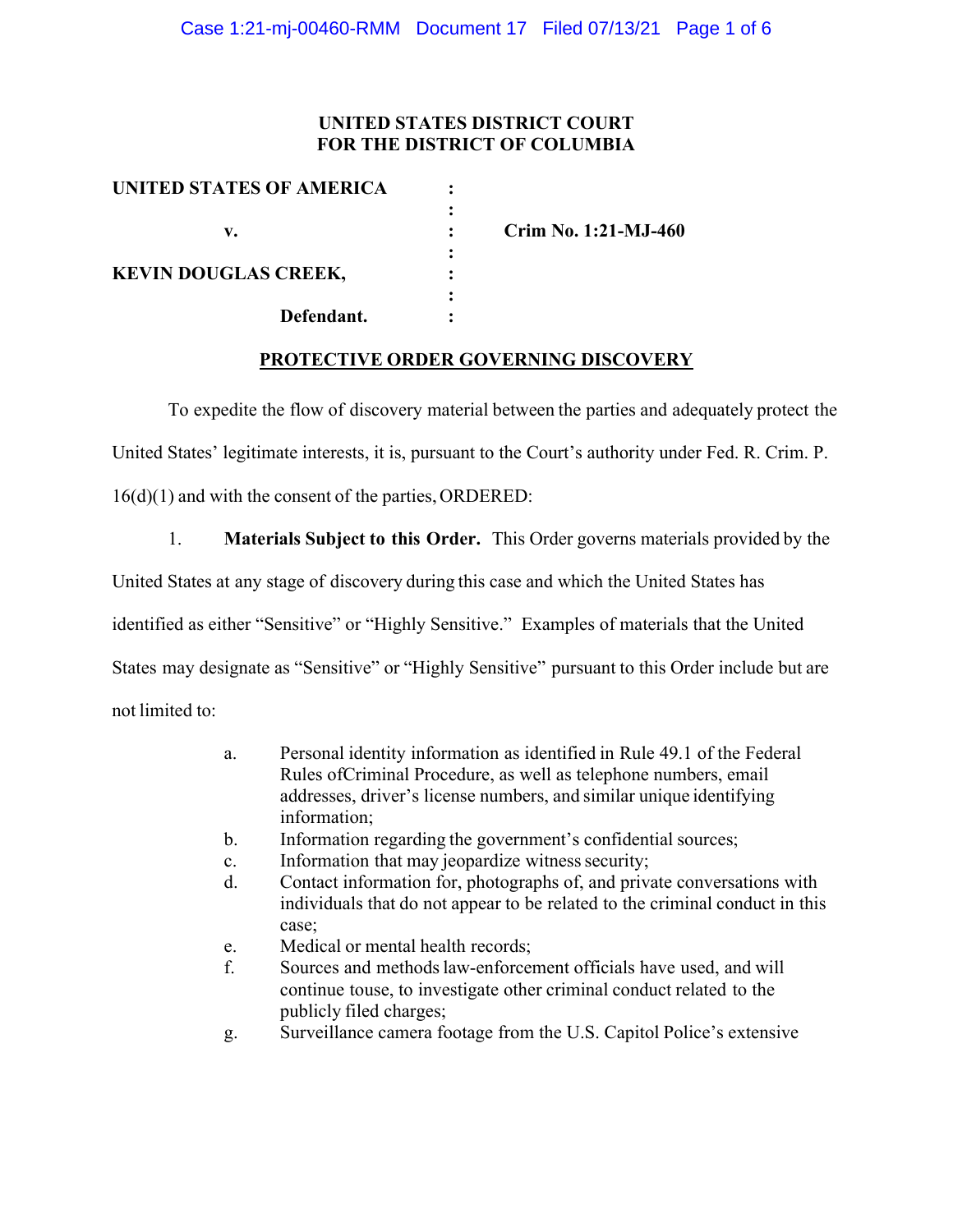## Case 1:21-mj-00460-RMM Document 17 Filed 07/13/21 Page 2 of 6

system ofcameras on U.S. Capitol grounds:<sup>1</sup>

- h. Repair estimates from the Architect of the Capitol;
- i. Materials designated as "security information" pursuant 2 U.S.C. §1979; and
- j. Tax returns or tax information.

This Order will not be used to designate materials as Sensitive or Highly Sensitive unless such designation is necessary for one of the reasons stated in this paragraph or for a similar reason not anticipated by this Order. The government agrees to make every effort to provide discovery in a manner that will allow for most discovery to be produced without such designations.

2. **Defendant.** Any reference to "Defendant" herein refers individually to each

defendant identified in the caption above.

3. **Legal Defense Team.** The "legal defense team" includes defense counsel

(defined as counsel of record in this case, including any post-conviction or appellate counsel)

and any attorneys, investigators, paralegals, support staff, and expert witnesses who are advising

or assisting defense counsel in connection with this case.

### 4. **Rules for the Handling of Sensitive and Highly Sensitive Materials.**

- a. **Limitations on Use.** Defendant and the legal defense team may use Sensitiveand Highly Sensitive discovery materials solely in connection with the defense of this case and any other case connected to the events at the United States Capitol on January 6, 2021, including any postconviction or appellatelitigation, and for no other purpose, and in connection with no other proceeding, without further order of this Court.
- b. **Limitations on Dissemination.** No Sensitive or Highly Sensitive materials, or the information contained therein, may be disclosed to any persons other than Defendant, the legal defense team, or the person to whom the Sensitive or Highly Sensitive information solely and directly pertains or his/her counsel,without agreement of the United States or prior authorization from the Court.

 $1$ To be clear, this does not include footage from body worn cameras from other police departments that responded on January 6, 2021, the vast amount of which the United States will *not* designate as Sensitive or Highly Sensitive. (Body worn camera footage will be marked Sensitive or Highly Sensitive only if it contains material described in paragraph one above or for a similar reason not anticipated by this Order.)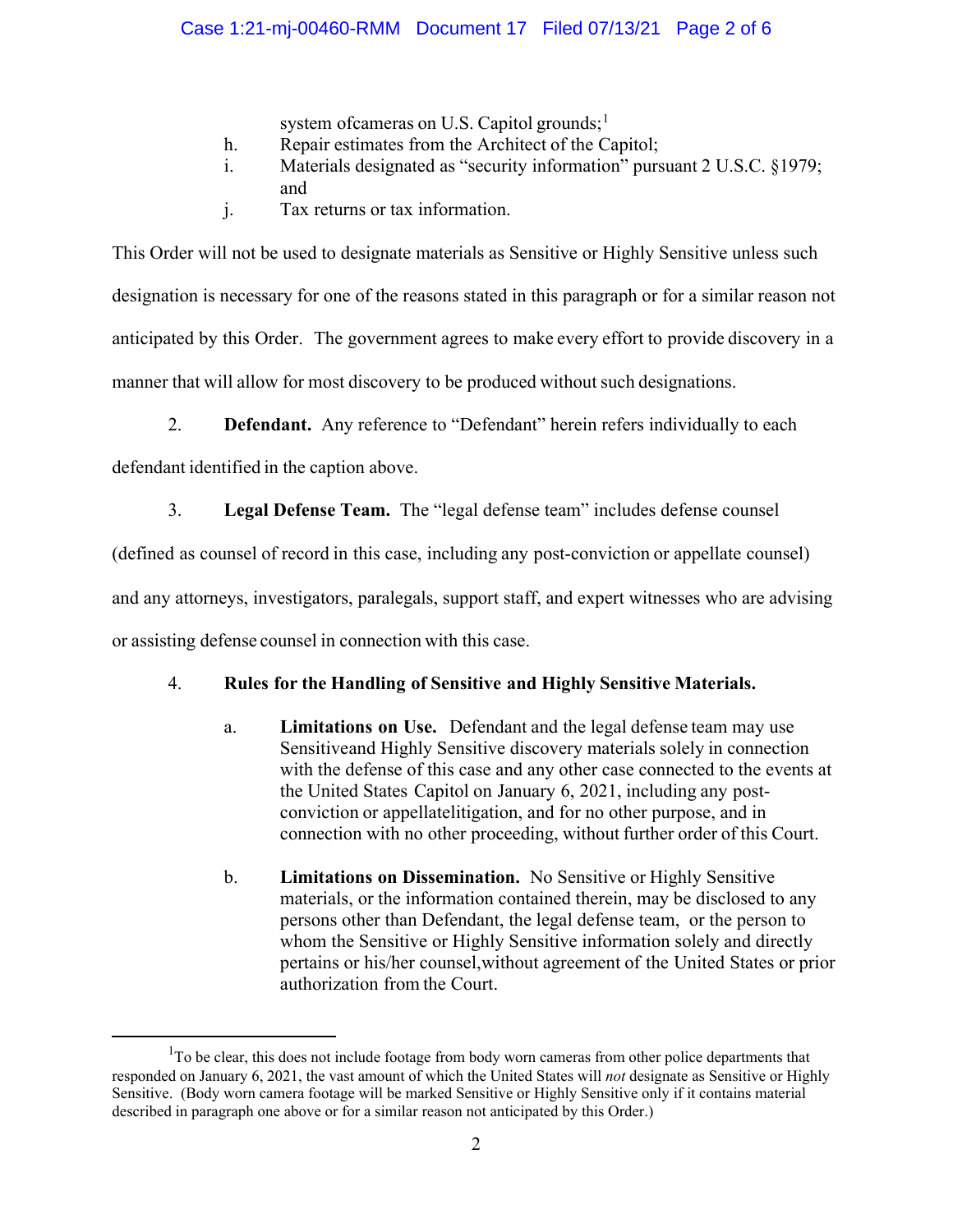c. **Limitations on Reproduction.** Defendant, the legal defense team, and authorized persons shall not copy or reproduce the Sensitive or Highly Sensitive materials except in order to provide copies of the materials for use inconnection with this case by Defendant, the legal defense team, the person to whom the Sensitive or Highly Sensitive information solely and directly pertains or his/her counsel, and other persons to whom the Court may authorize disclosure (collectively, "authorized persons").

If defense counsel provides Defendant access to Sensitive or Highly Sensitivematerials, defense counsel must advise Defendant that Defendant may not record any personal identity information as identified in Rule 49.1 of the Federal Rules of Criminal Procedure or any telephone numbers, email addresses, driver's license numbers, and similar unique identifying information. By signing the attached affirmation, Defendant agrees not to do so.

Copies and reproductions, and any notes or records made in relation to the contents of the Sensitive and Highly Sensitive materials, are to be treated in the same manner as the original materials.

- d. **Court Filings.** Absent prior agreement by the parties or permission from the Court, no party shall disclose materials designated as Sensitive or Highly Sensitive in any public filing with the Court. Such materials shall be submitted under seal. Absent statutory authority, no party shall file such materials under seal without an order from the Court pursuant to Local Rule of Criminal Procedure 49(f)(6).
- e. **Court Hearings.** The restrictions in this Order shall not limit either party in the use of the materials in judicial proceedings in this case. The procedures for use of designated Sensitive and Highly Sensitive materials during any hearingor the trial of this matter shall be determined by the parties and the Court in advance of the hearing or trial. No party shall disclose materials designated Sensitive or Highly Sensitive in open court without agreement by the parties that such materials may be disclosed in open court or prior authorization by the Court.

# 5. **Additional Rules for Handling of Sensitive Materials.** The following

additional terms apply to Sensitive materials:

**Storage.** Sensitive materials must be maintained in the custody and control of Defendant, the legal defense team, and authorized persons. This restriction shall not apply to the person to whom the Sensitive information solely and directly pertains or his/her attorney.

# 6. **Additional Rules for Handling of Highly Sensitive Materials.** The following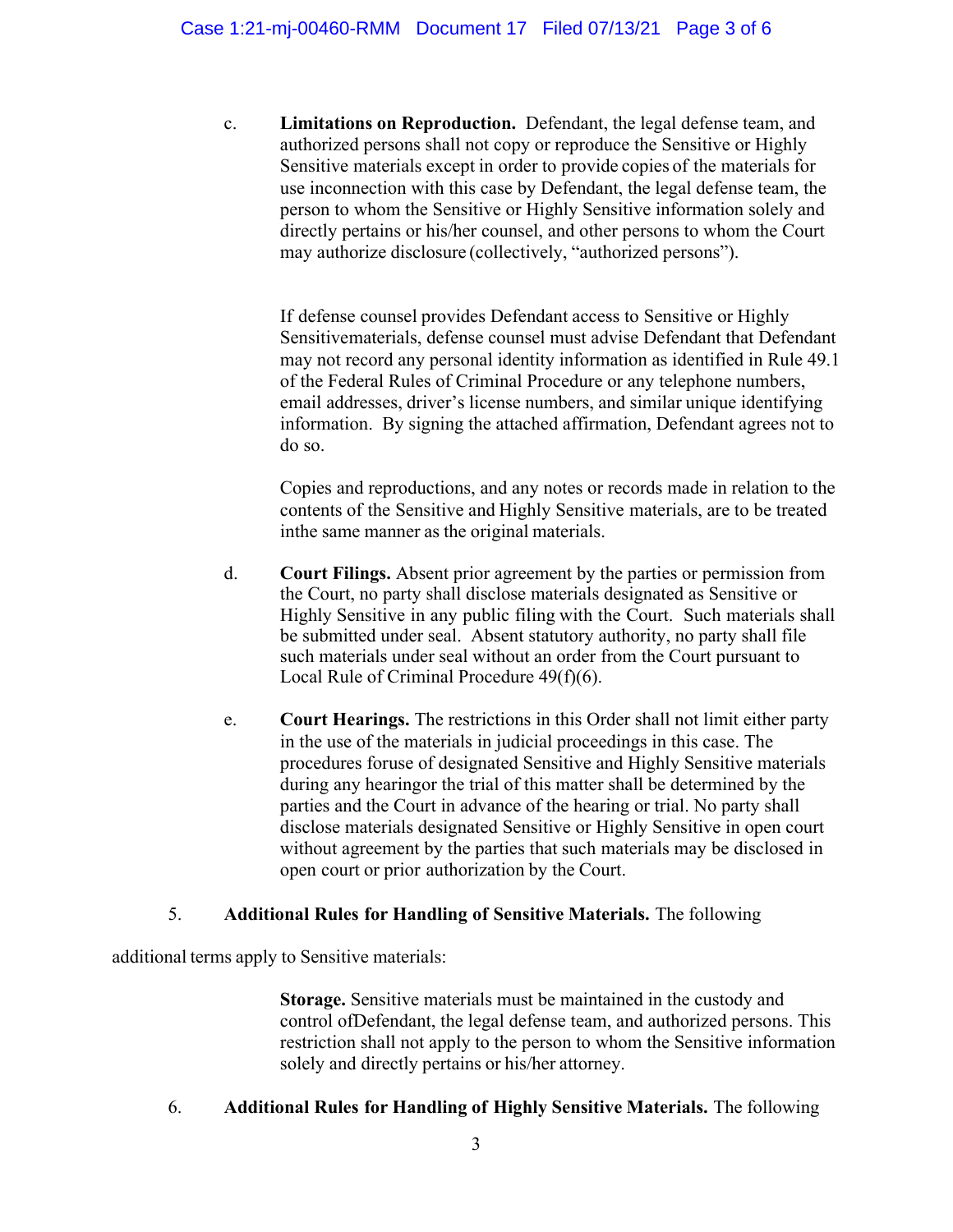additional rules apply to Highly Sensitive materials:

a. **Additional Limitations on Dissemination.** Defense counsel may not providea copy of Highly Sensitive materials to Defendant or permit Defendant to view such materials unsupervised by defense counsel or an attorney, investigator, paralegal, or support staff person employed by defense counsel.

The parties agree that defense counsel or an attorney, investigator, paralegal,or support staff person employed by defense counsel, may supervise Defendant by allowing access to Highly Sensitive materials through a cloud-based delivery system that permits Defendant to view the materials but does not permit Defendant the ability to download; provided that, prior to doing so,defense counsel first provides notice to the United States and allow the UnitedStates to file an objection with the Court if no agreement is reached.

- b. **Additional Limitations on Reproduction.** Counsel agrees that prior to showing materials to Defendant designated as Highly Sensitive, counsel or anattorney, investigator, paralegal, or support staff person employed by defense counsel will read Defendant the relevant parts of this Order, and remind Defendant of the consequences of violating the Order. If Defendant takes notes regarding Highly Sensitive materials, counsel or an attorney, investigator, paralegal, or support staff person employed by defense counsel must take reasonable steps to determine whether Defendant has copied any personal identity information as identified in Rule 49.1 of the Federal Rules ofCriminal Procedure or any telephone numbers, email addresses, driver's license numbers, and similar unique identifying information.
- c. **Storage.** Highly Sensitive materials must be maintained in the custody and control of the legal defense team and authorized persons. This restriction shall not apply to the person to whom the Highly Sensitive information solelyand directly pertains or his/her attorney.

7. **Viewing by Incarcerated Defendants.** If Defendant is in the custody of the

United States Marshals Service, defense counsel is authorized to provide a copy of discovery

materials to the appropriate point of contact so that the defendant can view the discovery

materials, subject to the terms of this Order.

8. **Disputes.** The parties shall make a good faith effort to resolve any dispute about a sensitivity designation before requesting the Court's intervention. The United States may agree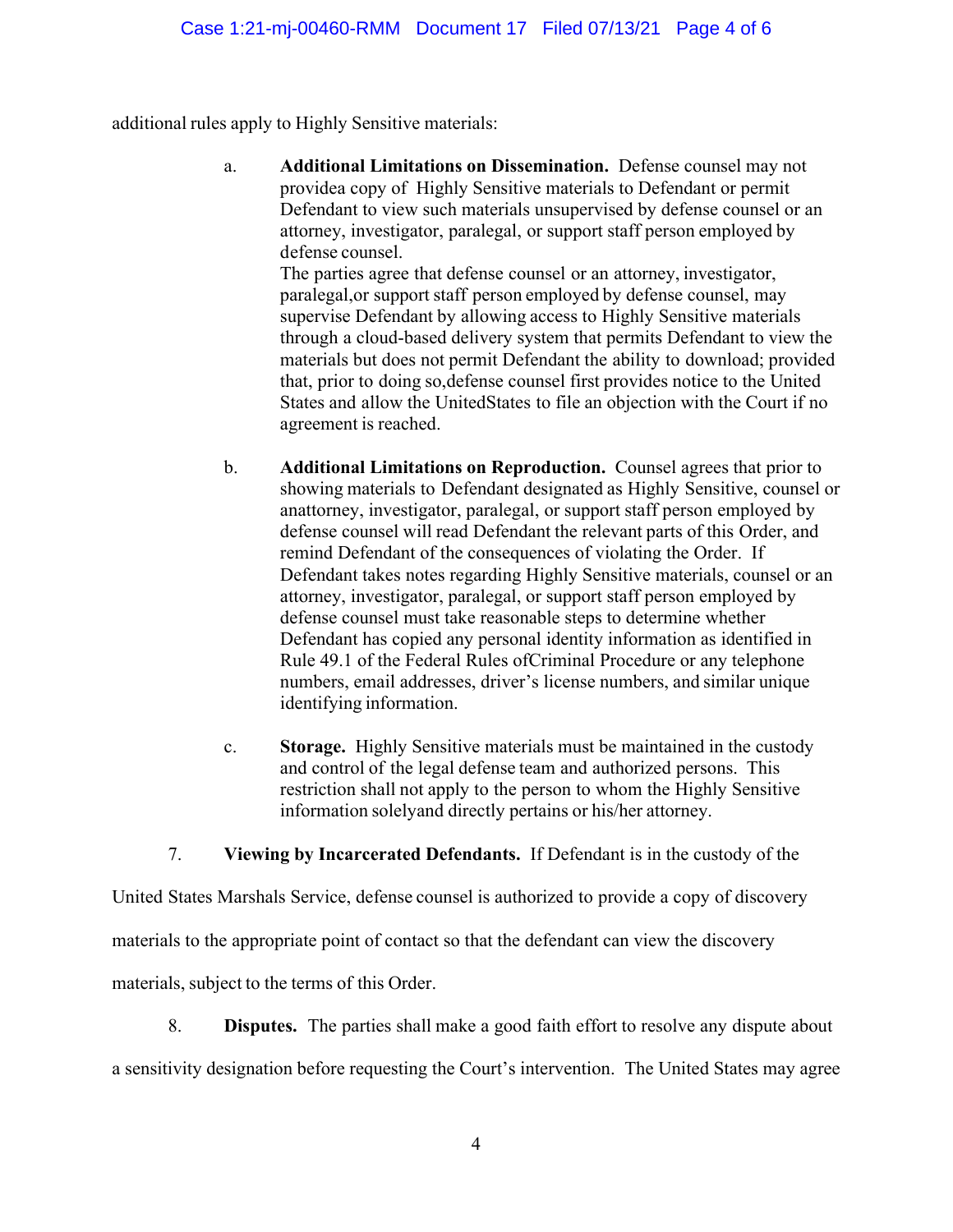#### Case 1:21-mj-00460-RMM Document 17 Filed 07/13/21 Page 5 of 6

to remove or reduce a sensitivity designation without further order of this Court. Whenever the redaction of specified information will resolve the basis for which a sensitivity designation was applied, the United States will agree to redaction, and such redaction will render the materials no longer subject to this Order. Any agreement to reduce or remove a sensitivity designation or to redact specific information shall be memorialized in writing.

9. **Modification Permitted.** Nothing in this Order shall prevent any party from seeking modification of this Order nor prevent the defense from contesting a sensitivity designation. The parties agree that the burden of demonstrating the need for a protective order remains with the government at all times.

10. **Failure not Waiver.** The failure by the United States to designate any materialsas Sensitive or Highly Sensitive upon disclosure shall not constitute a waiver of the United States' ability to later designate the materials as Sensitive or Highly Sensitive but the government must separately identify and memorialize the changed status of those materials in writing.

11. **Automatic Exclusions from this Order.** This Order does not apply to materials that:

- a. Are, or later become, part of the public court record, including materials that havebeen received in evidence in this or other public trials or hearings;
- b. Were derived directly from Defendant or that pertain solely to Defendant. Examples of such materials include Defendant's own financial records, telephone records, digital device downloads, social media records, electronic communications, arrest records, and statements to law enforcement;<sup>2</sup> and
- c. Materials that the defense obtains by means other than discovery.

<sup>&</sup>lt;sup>2</sup>Discoverable materials that were derived directly from Defendant or that pertain solely to Defendant are exempt from this Order regardless of whether the United States has designated any such materials as "Sensitive" or "Highly Sensitive" because the same materials are being provided or made available to co-defendants or other persons charged in connection with the events at the United States Capitol on January 6, 2021.